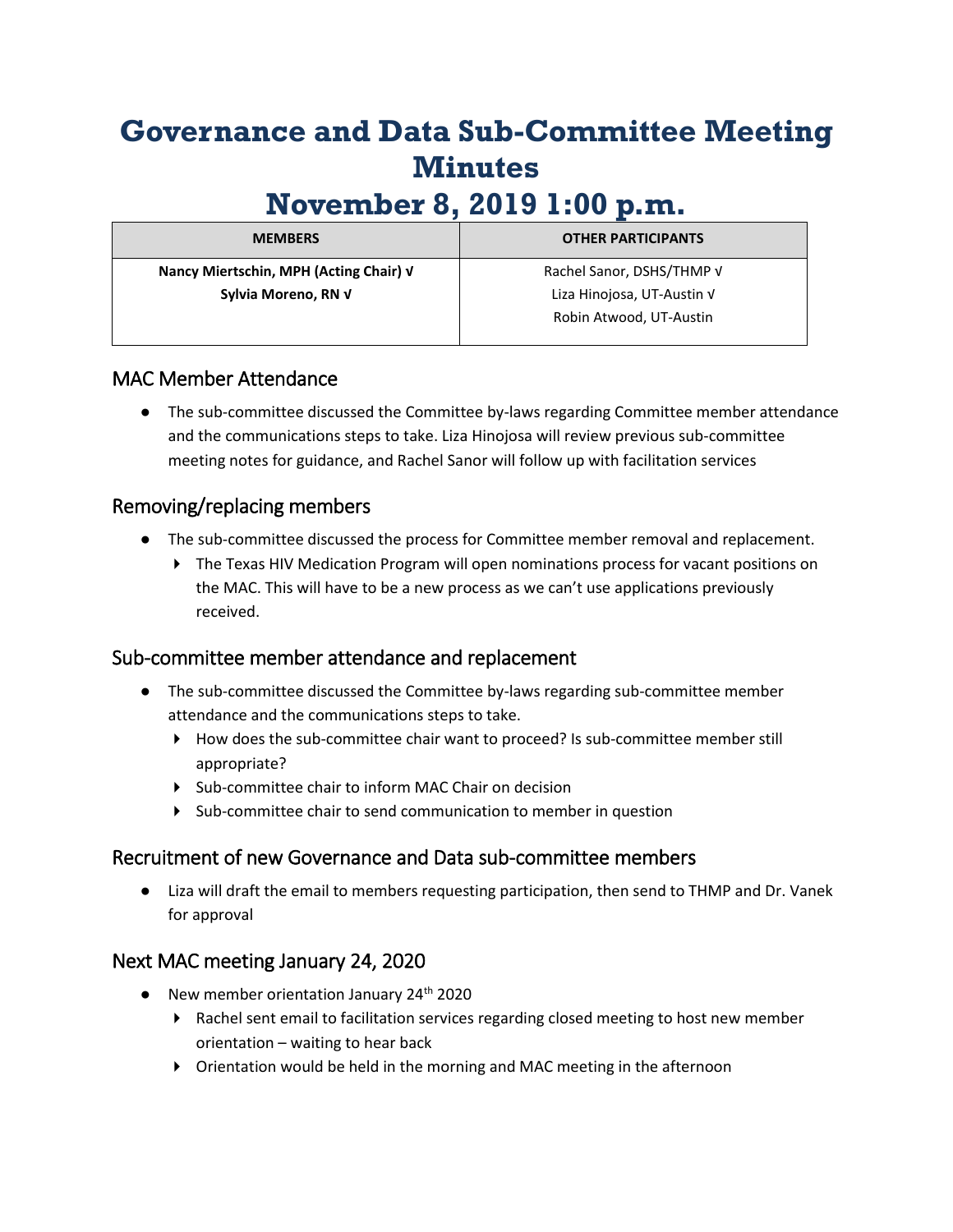Next meeting December 20<sup>th</sup> at 10:00 a.m.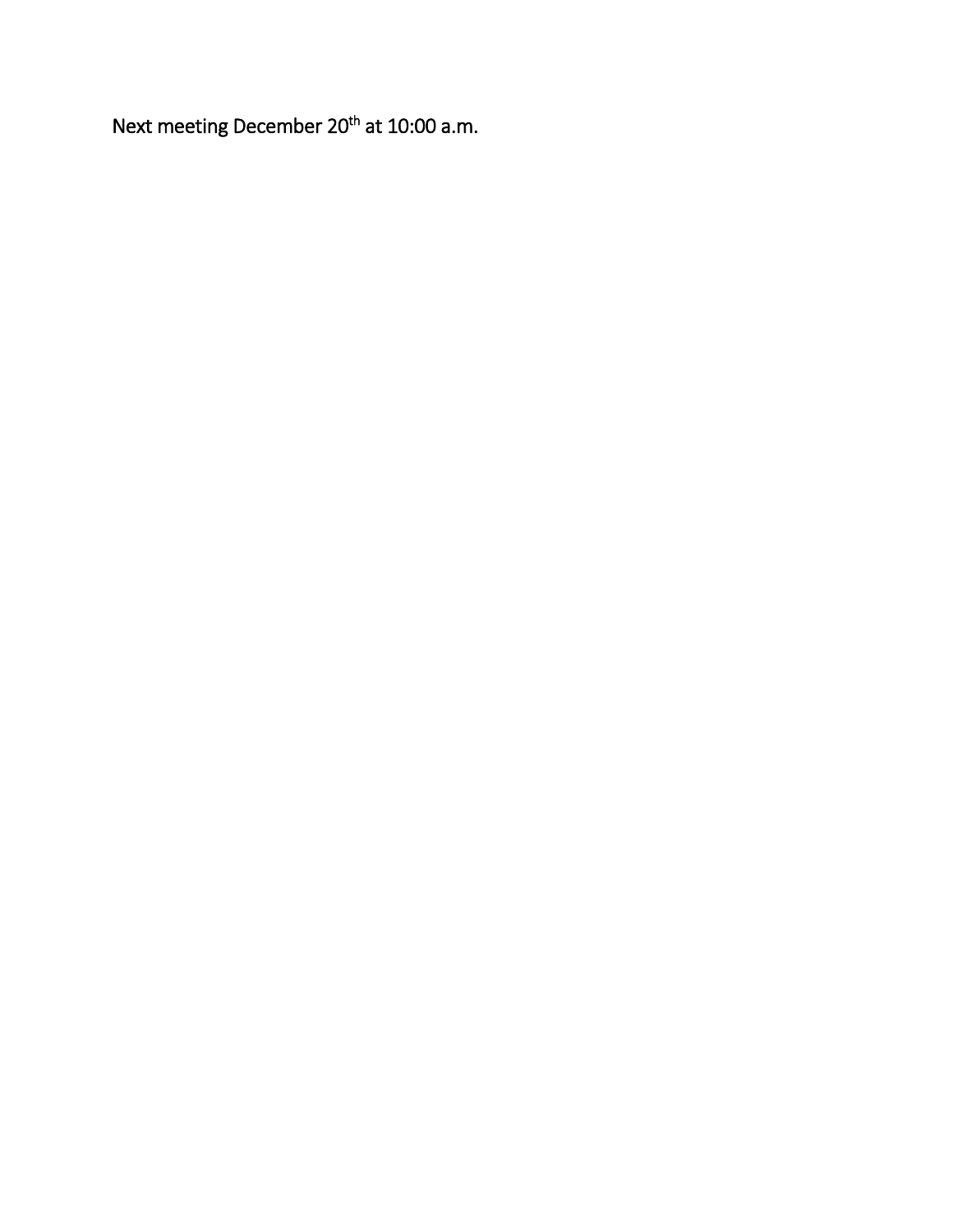# **Governance and Data Sub-Committee Meeting December 20, 2019 10:00 a.m.**

| <b>MEMBERS</b>                         | <b>OTHER PARTICIPANTS</b> |
|----------------------------------------|---------------------------|
| Nancy Miertschin, MPH (Acting Chair) V | Rachel Sanor, DSHS/THMP V |
| Sylvia Moreno, RN V                    | Liza Hinojosa, UT-Austin  |
|                                        | Robin Atwood, UT-Austin   |

#### New Business

● Sylvia Moreno has moved out of state so will no longer be serving on the committee.

## Member removal from the Medication Advisory Committee

- Rachel and Nancy have spoken with Dr. Vanek.
- Rachel reached out to DSHS meeting facilitators and received a template to use for documentation.
- Rachel reached out to Shelley and Felipe and they are on board with the process.
- Next step is for Rachel to have call with legal and an action memo will be written. This will need to be approved by the HHSC Executive Commissioner.
- Once approved, the recruiting process for new members will be able to be implemented
- A couple of members' terms will expire at the end of 2020.
	- $\triangleright$  The processes (removal/recruiting) may be separate or happen at the same time depending on the timeline of approval.

## New member recruitment for sub-committees

● Rachel will reach out to Dr. Vanek to follow-up on member recruitment to sub-committees.

### New member orientation

- New member orientation is scheduled for January 24, 2020; 9:00 am 12:30 pm (prior to the MAC meeting).
- Rachel and Liza are working to find a time to meet w/Dr. Vanek to review and discuss materials for the orientation.
- A second orientation will be set up later in the year for current members who have not been through an orientation.
- The DSHS meeting facilitation department responded that orientation could not be held as a closed meeting within the MAC meeting. There have to be less than a quorum present for it to be a closed meeting.

# MAC meeting Jan. 24<sup>th</sup>

●  $1:30 - 4:30$  pm